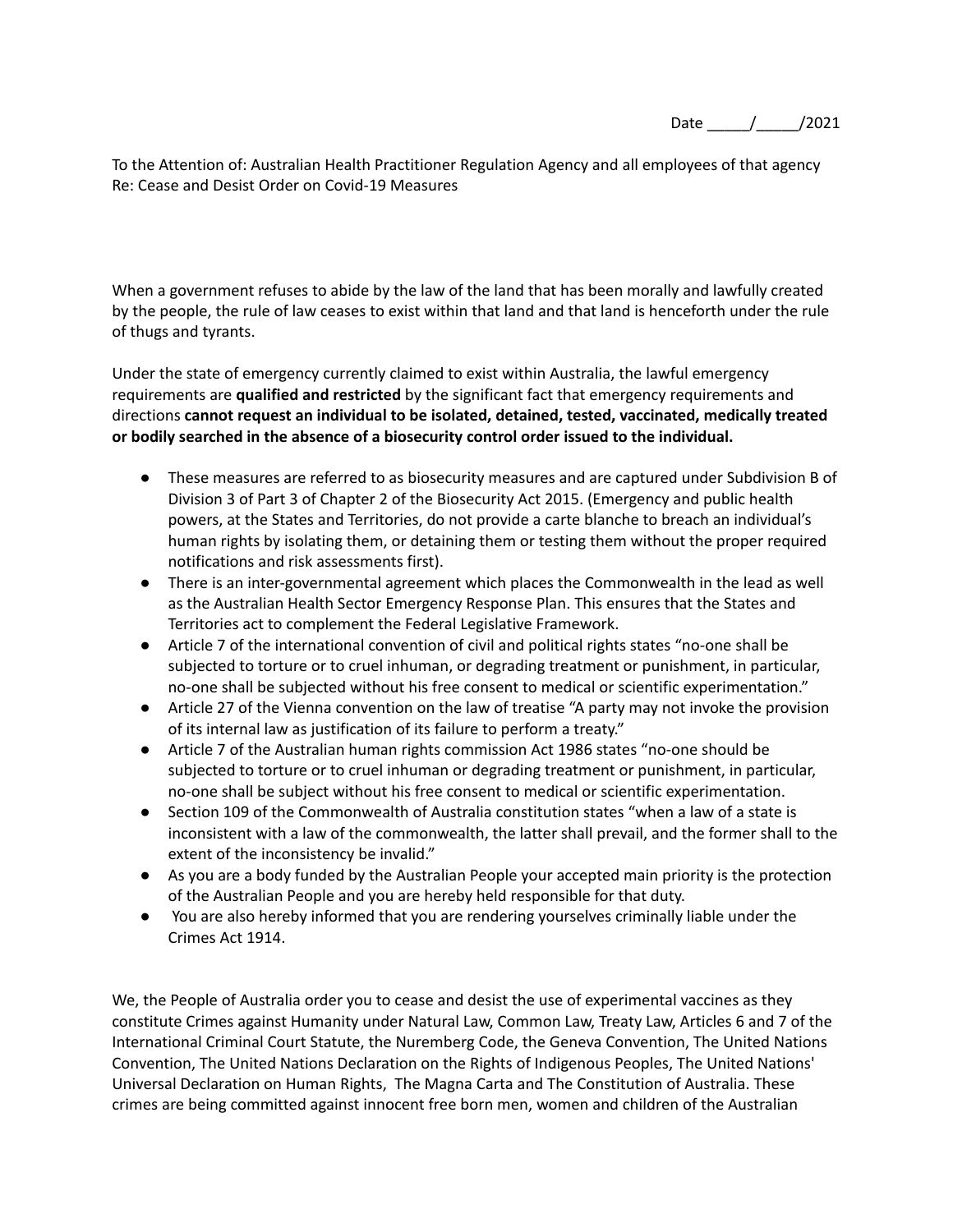Federation all of whom stand under God's jurisdiction and protection. If you have evidence that none of these rights exist, you are hereby commanded to provide all and any such evidence within 72 hours of receipt of this Cease and Desist Order. We have seen no such evidence and believe no such evidence to exist.

The following actions consist of crimes against humanity in gross contravention of every law, and treaty ratified since World War 2.

1) All experimentation of the Covid-19 treatment on unsuspecting innocent civilians (thus constituting bio-warfare on the people).

2) All PCR testing which perpetuates the lie of a deadly pandemic, thereby constituting psychological warfare on the people if not a bio-warfare.

3) All demands to mask in places including but not limited to: private spaces, public spaces, on transportation by land, air, and maritime. This constitutes a further psychological assault on the people. 4) All lockdowns which constitute false imprisonment and a continuance of psychological warfare against the people.

5) All quarantines of healthy Australian citizens which furthers bio and psychological warfare against the Australian people.

6) All closures of state and territorial boundaries separating families and breaking fundamental rules of freedom of movement within the Federation. If the Federation has been dissolved you must make the people aware, for in such an instance the federal body has no jurisdiction upon the people and any hostile act such as those listed herein shall be considered a declaration of open war from a hostile agent against the free people of this land and the people maintain the right to protect their lives, freedoms, liberties, and property.

7) All closures of Australia's borders, which constitutes a coercive effort to force the unsuspecting people of the land into participating in a medical experiment; as well as functioning as another arm of psychological warfare on the people by dividing families and keeping the entire country hostage to the edicts of the World Health Organisation (WHO), a demonstrably corrupt institution, and the officials of which were not elected by the Australian people. The Australian Federation is to stand as a free country not a prison island.

8) All state of emergencies which constitute fraudulent excuses to continue this covert war upon the people in the shape of tyranny.

9) All unlawful contact tracing of the Australian people, which constitutes a gross invasion of privacy. 10) All determinations of "asymptomatic carriers" - a non-scientific term designed with the only purpose of justifying the mistreatment and abuse of healthy freeborn men and women in this covert warfare against the people.

We direct your attention to the attached letter, addressed to the Adjunct Prof John Skerritt, Deputy Secretary, Health Products Regulation Group of the Therapeutics and Goods Administration. In reference to this letter, we demand that you immediately advise the Australian Public and the federal government of your recommendation that Australian Doctors be freed from restriction and be allowed to adopt well tested and safe practices that bring effective and cheap pharmaceuticals into the fight against the alleged pandemic; specifically Ivermectin and Hydroxychloroquine . We demand that you outline to the Australian people in a public information campaign why you have chosen to refuse access to time tested and safe medications that scholarly advice and solid research has shown to be both effective and safe.

This letter serves as a lawful notice to cease and desist effective immediately. We consider your actions to date, to be a cowardly declaration of war upon the people you have been entrusted to protect and